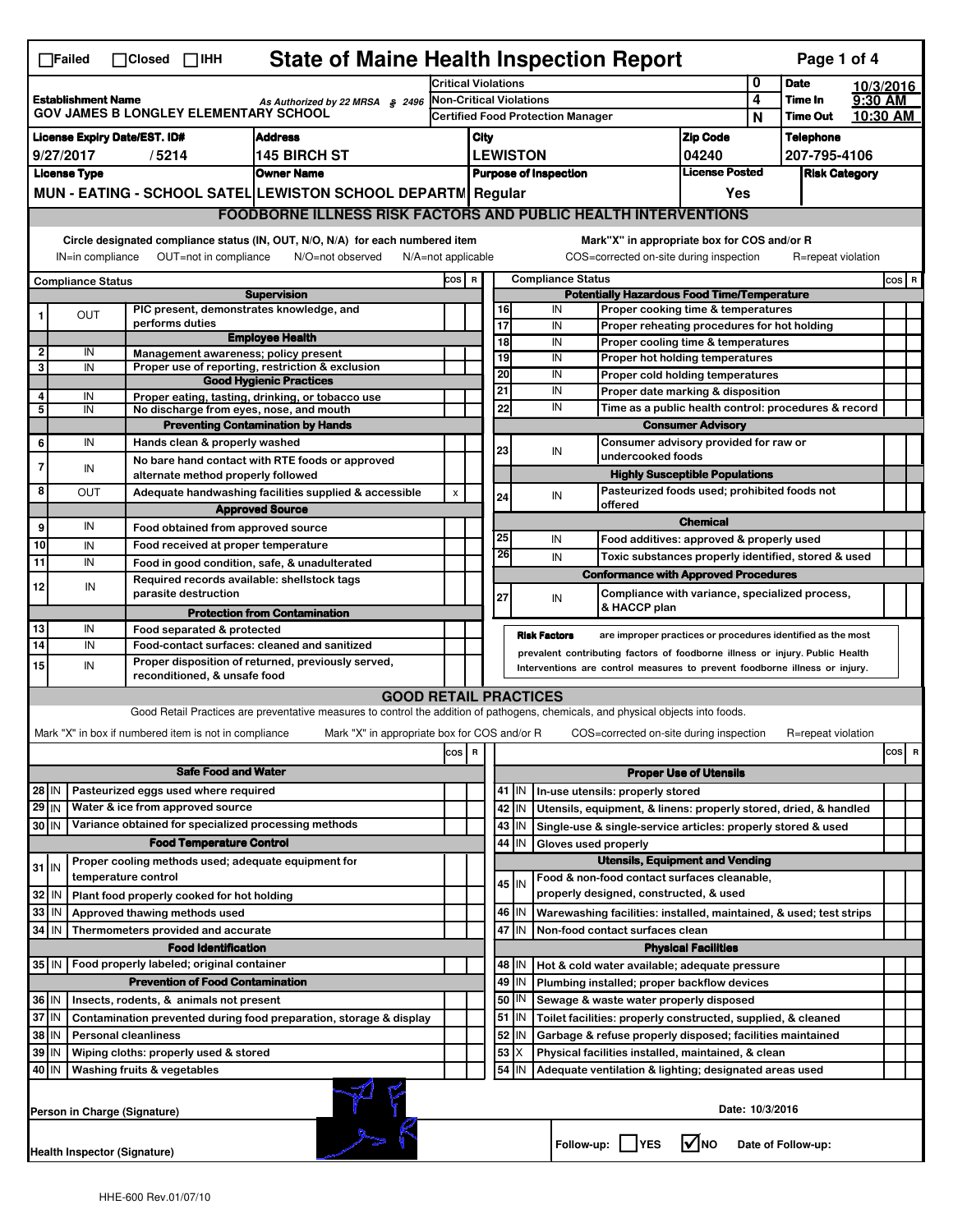|                                                    |                                | <b>State of Maine Health Inspection Report</b> | Page 2 of 4       |                   |                                  |
|----------------------------------------------------|--------------------------------|------------------------------------------------|-------------------|-------------------|----------------------------------|
| <b>Establishment Name</b>                          |                                | As Authorized by 22 MRSA § 2496                | 10/3/2016<br>Date |                   |                                  |
| <b>GOV JAMES B LONGLEY ELEMENTARY SCHOOL</b>       |                                |                                                |                   |                   |                                  |
| License Expiry Date/EST. ID#<br>9/27/2017<br>/5214 | <b>Address</b><br>145 BIRCH ST | City / State<br>LEWISTON                       | /ME               | Zip Code<br>04240 | <b>Telephone</b><br>207-795-4106 |
|                                                    |                                | <b>Temperature Observations</b>                |                   |                   |                                  |
| Location                                           | <b>Temperature</b>             |                                                | <b>Notes</b>      |                   |                                  |
| salad                                              | 32                             |                                                |                   |                   |                                  |
| hot water                                          | $110+$                         |                                                |                   |                   |                                  |
| turkey                                             | 38                             |                                                |                   |                   |                                  |
| Rinse cycle                                        | $185+$                         |                                                |                   |                   |                                  |
| milk cooler                                        | 39                             |                                                |                   |                   |                                  |
| rice                                               | $140 +$                        |                                                |                   |                   |                                  |
| wash cycle                                         | $165+$                         |                                                |                   |                   |                                  |
| milk                                               | 40                             |                                                |                   |                   |                                  |
| triaky chix                                        | 137                            |                                                |                   |                   |                                  |
| cooler                                             | 41                             |                                                |                   |                   |                                  |

**Health Inspector (Signature)** 

**Date: 10/3/2016**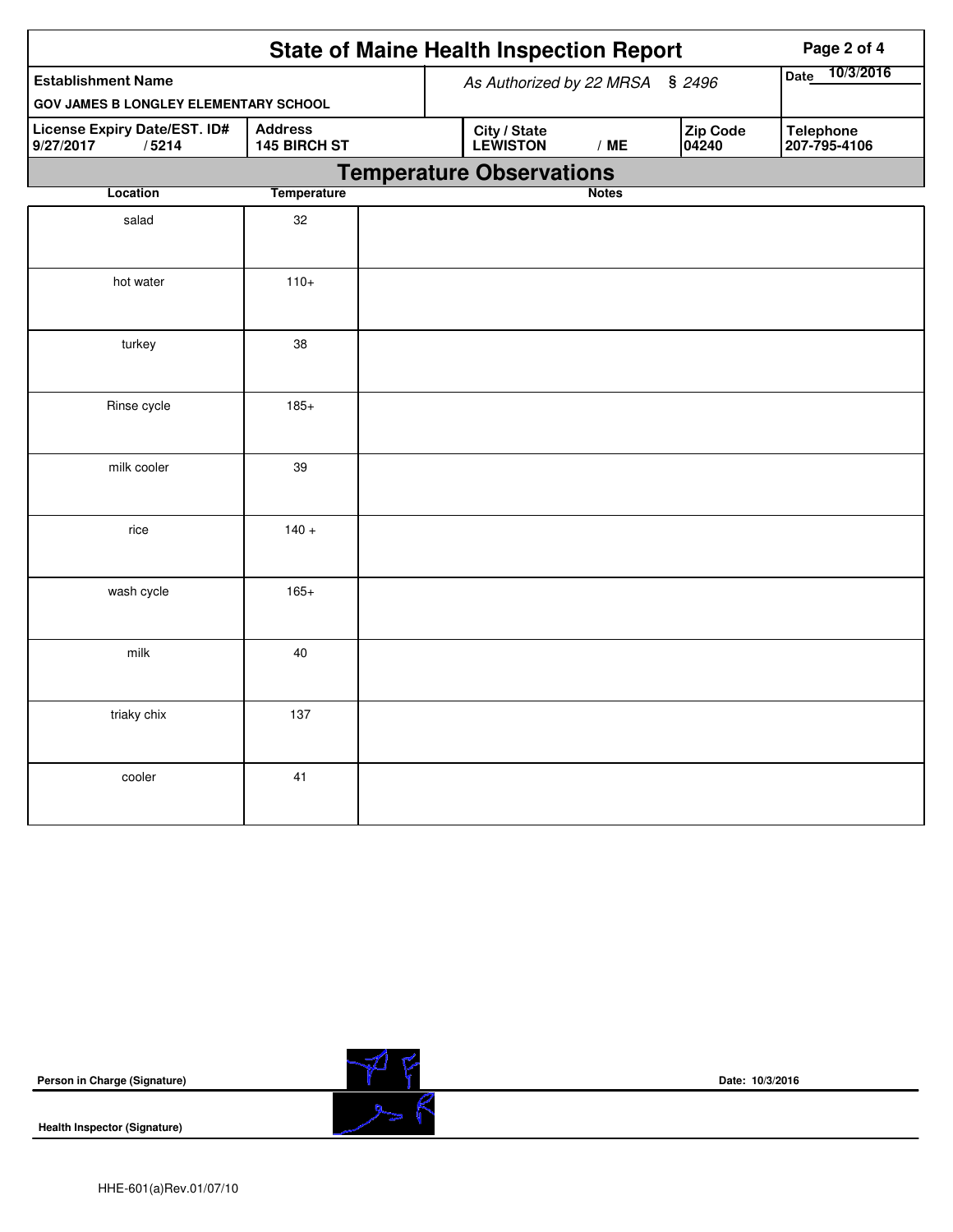| <b>State of Maine Health Inspection Report</b>                                    |                                                                                                          |                                            |    |                          |  |  |  |  |  |
|-----------------------------------------------------------------------------------|----------------------------------------------------------------------------------------------------------|--------------------------------------------|----|--------------------------|--|--|--|--|--|
| <b>Establishment Name</b>                                                         | <b>Date</b>                                                                                              | 10/3/2016                                  |    |                          |  |  |  |  |  |
|                                                                                   | <b>GOV JAMES B LONGLEY ELEMENTARY SCHOOL</b>                                                             |                                            |    |                          |  |  |  |  |  |
| License Expiry Date/EST. ID#<br>9/27/2017<br>/5214                                | <b>Address</b><br><b>145 BIRCH ST</b>                                                                    | City / State<br><b>LEWISTON</b>            | ME | <b>Zip Code</b><br>04240 |  |  |  |  |  |
|                                                                                   |                                                                                                          | <b>Observations and Corrective Actions</b> |    |                          |  |  |  |  |  |
|                                                                                   | Violations cited in this report must be corrected within the time frames below, or as stated in sections | 8-405.11 and 8-406.11 of the Food Code     |    |                          |  |  |  |  |  |
| 1: 2-102.12: N: No Certified Food Protection Manager.                             |                                                                                                          |                                            |    |                          |  |  |  |  |  |
| INSPECTOR NOTES: needed 90 days                                                   |                                                                                                          |                                            |    |                          |  |  |  |  |  |
| 8: 5-205.11.(B): N: Hand washing facility being used for other than hand washing. |                                                                                                          |                                            |    |                          |  |  |  |  |  |
| <b>INSPECTOR NOTES: sanitizer draining in sink-cos</b>                            |                                                                                                          |                                            |    |                          |  |  |  |  |  |
| 53: 6-201.11: N: Floors, walls, and ceilings are not smooth and easily cleanable. |                                                                                                          |                                            |    |                          |  |  |  |  |  |
| INSPECTOR NOTES: paint walls-repair walls warewashing area                        |                                                                                                          |                                            |    |                          |  |  |  |  |  |
| 53: 6-501.12: N: The physical facilities are not clean.                           |                                                                                                          |                                            |    |                          |  |  |  |  |  |

INSPECTOR NOTES: clean floors edges warewashing area

**Person in Charge (Signature)**



**Date: 10/3/2016**